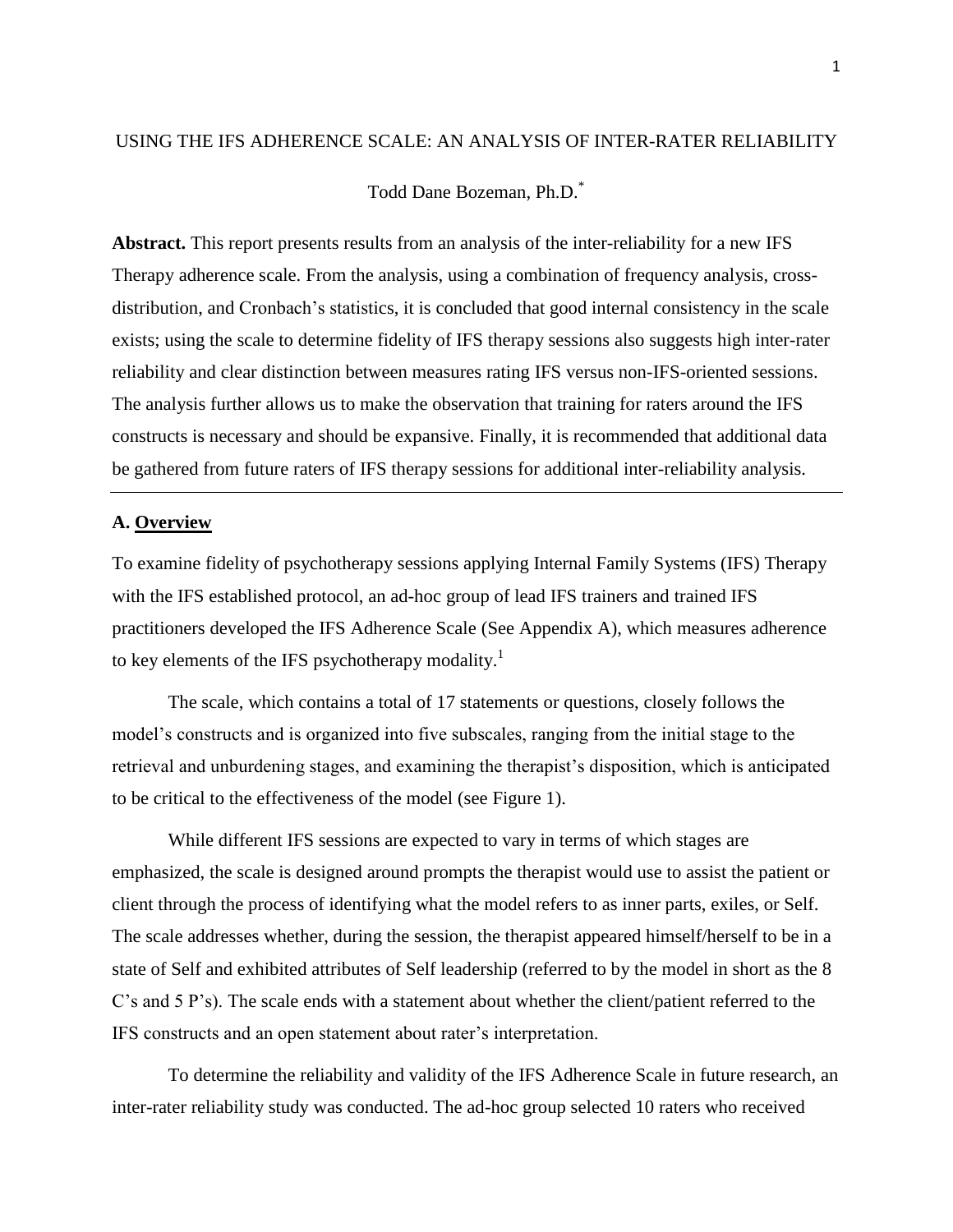basic orientation/training around the scale and its accompanying constructs—viewing of a short sample session, overview of the model and review of (a) definitions of various elements of the IFS protocol; (b) therapist prompts; and (c) auditory as well visual observations of the model's various constructs statements as commonly exhibited by language or physical of therapist or client during the therapy session.



*Figure 1.* The IFS Adherence Scale and five subscales

During the months of August and September in 2014, each rater observed 5 separate videorecorded therapy sessions in different order and rated them following the scale measurements. Data from these raters were gathered through a survey instrument and analyzed. This study presents the assessment of raters' data by conducting cross-distribution, frequency, and content analyses of measures across raters and over the rating sessions. The results from these analyses were obtained using SPSS version 22. A discussion of results and conclusions are provided below. The analyst responsible for this report has experience in the use of statistics across various measurement disciplines, including psychometrics, but is neither a psychologist nor had he been exposed to the IFS model prior to conducting this analysis.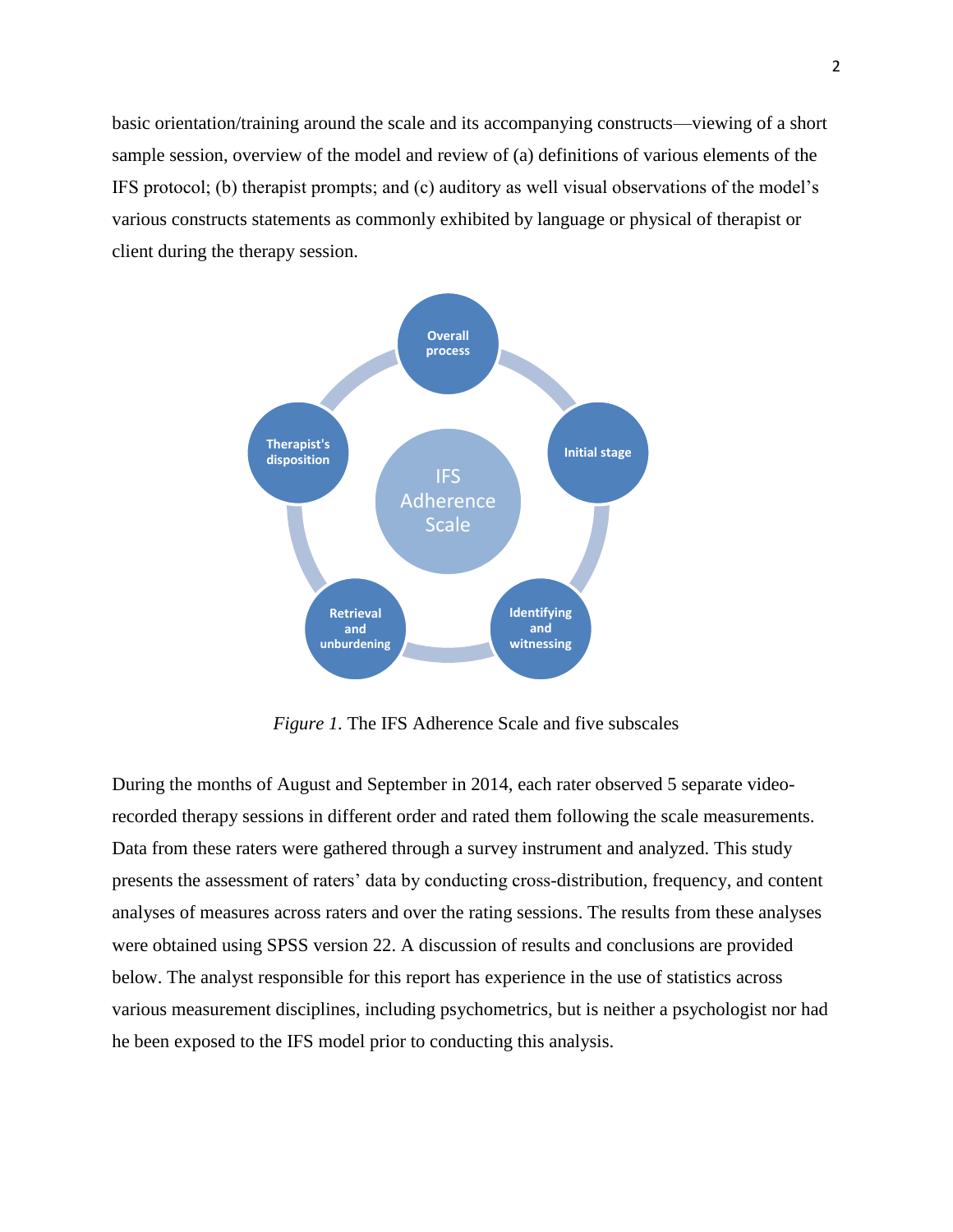### **B. Readiness of Raters & Therapists**

## **Cross Distribution Analysis**

Raters and therapists in the recorded sessions exhibited diversity in level of training for use of the IFS Adherence Scale. Among individuals leading the recorded psychotherapy sessions being rated, there were lead IFS trainers, individuals who had completed basic levels of IFS training, and individuals who had no previous exposure to the model. All sessions were IFS-oriented sessions, except for one in which cognitive behavioral therapy was used (see Table 1). Similarly, the level of IFS training varied among raters as also displayed explicitly in Table 1.

| Rater                                                                                 | <b>Session Viewing Sequence</b> |                |              |                |                |
|---------------------------------------------------------------------------------------|---------------------------------|----------------|--------------|----------------|----------------|
| A. Two Graduate Students – Limited exposure to IFS                                    |                                 |                |              |                |                |
| RaterA1                                                                               | 1                               | 2              | 3            | 4              | 5              |
| Rater A2                                                                              | 5                               | $\mathbf{1}$   | 2            | 3              | $\overline{4}$ |
| B. Four Raters Trained in IFS Level 1                                                 |                                 |                |              |                |                |
| Rater B1                                                                              | $\overline{2}$                  | 3              | 4            | 5              | 1              |
| Rater B <sub>2</sub>                                                                  | 1                               | 5              | 4            | 3              | 2              |
| Rater B3                                                                              | 4                               | $\overline{2}$ | 3            | 1              | 5              |
| Rater B4                                                                              | 5                               | 4              | 1            | 2              | 3              |
| C. Two Raters Trained in IFS Levels 1 & 2                                             |                                 |                |              |                |                |
| Rater C1                                                                              | 3                               | $\overline{4}$ | 5            | 1              | 2              |
| Rater <sub>C2</sub>                                                                   | 2                               | $\mathbf{1}$   | 5            | $\overline{4}$ | 3              |
| D. Two Raters Skilled in IFS - Level 1-3 (Competent Trainers)                         |                                 |                |              |                |                |
| Rater D1                                                                              | 4                               | 5              | $\mathbf{1}$ | 2              | 3              |
| Rater D <sub>2</sub>                                                                  | 3                               | 2              | 1            | 5              | 4              |
| Session 1: IFS session - Treating psychotherapist is an expert, lead IFS trainer      |                                 |                |              |                |                |
| Session 2: IFS session - Treating psychotherapist has competed Level 1 IFS training   |                                 |                |              |                |                |
| Session 3: IFS session – Treating psychotherapist has completed Levels 1 and 2 of IFS |                                 |                |              |                |                |
| training, assistant trainer                                                           |                                 |                |              |                |                |
| Session 4: IFS session – Graduate student serving as treating psychotherapist         |                                 |                |              |                |                |
| Session 5: Non-IFS session – Treating psychotherapist not exposed to IFS; adopting    |                                 |                |              |                |                |
| Cognitive Behavioral Therapy                                                          |                                 |                |              |                |                |

 *Table 1. IFS Knowledge of Raters & Session Psychotherapists*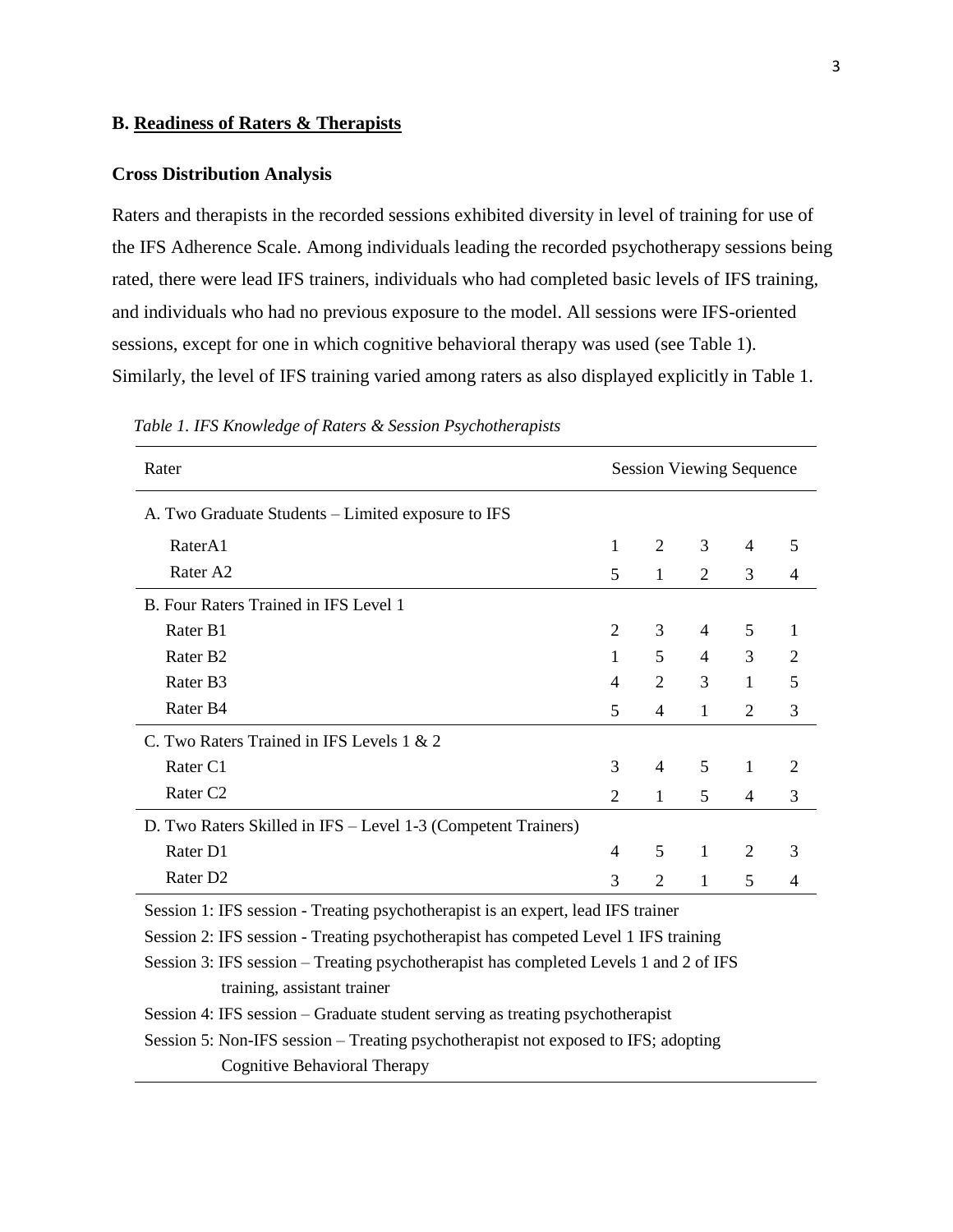Based on the data, the raters' exposure to IFS was as follows: (a) Only IFS scale-related training  $(n=3)$ , (b) Level 1 (n=6), (c) Level 2 (n=2), and (d) Level 3 (n=3). Two of the raters received training in the use of the IFS Adherence Scale during the collection of data for this reliability analysis; consequently, the total number of raters by level of training exceeds the total number of raters. Cross distribution analysis was conducted on raters' level of IFS training and rating sessions. Results of this analysis included a 4x5 contingency table highlighting the relationship between the four levels of rater training and five rating sessions (see Table 2).

A review of Table 2 indicates at least one rater for each level of training occurs within each cell of the contingency table. Raters were most likely to be identified as having completed Level 1 for IFS training. Regardless of training level, however, raters were proportionally represented across all rating sessions. These results suggest use of the IFS Adherence Scale is not linked to Rating session and occurrence of instrument use is independent of training.

|                                     |                |                | Session        |                |                |
|-------------------------------------|----------------|----------------|----------------|----------------|----------------|
| Level of training                   | $\mathbf{1}$   | $\overline{2}$ | 3              | $\overline{4}$ | 5              |
| Only IFS scale-<br>related training | $\overline{2}$ | $\mathfrak{2}$ | 2              | 3              | $\overline{2}$ |
| Level 1                             | $\overline{4}$ | 5              | $\overline{4}$ | 4              | $\overline{4}$ |
| Level 2                             | $\overline{2}$ |                | 2              | 1              | $\overline{2}$ |
| Level 3                             | $\overline{2}$ | 1              | $\mathbf{1}$   | $\overline{2}$ | $\overline{2}$ |
| Total                               | 10             | 9              | 9              | 10             | 10             |

*Table 2.Cross Distribution for Rater's Level of Training by Rating Session*

#### **C. Analysis of Subscale Measures**

Cronbach's  $\alpha$ , like Rasch modeling with Item Response Theory (IRT), provides a value to describe the internal consistency of raters. Cronbach's  $\alpha$  was chosen over Rasch modeling for two reasons: (a) to maintain the independence of all rater measures; and (b) to ensure broad accessibility of this analysis, since Cronbach's  $\alpha$  is more common and would be recognized by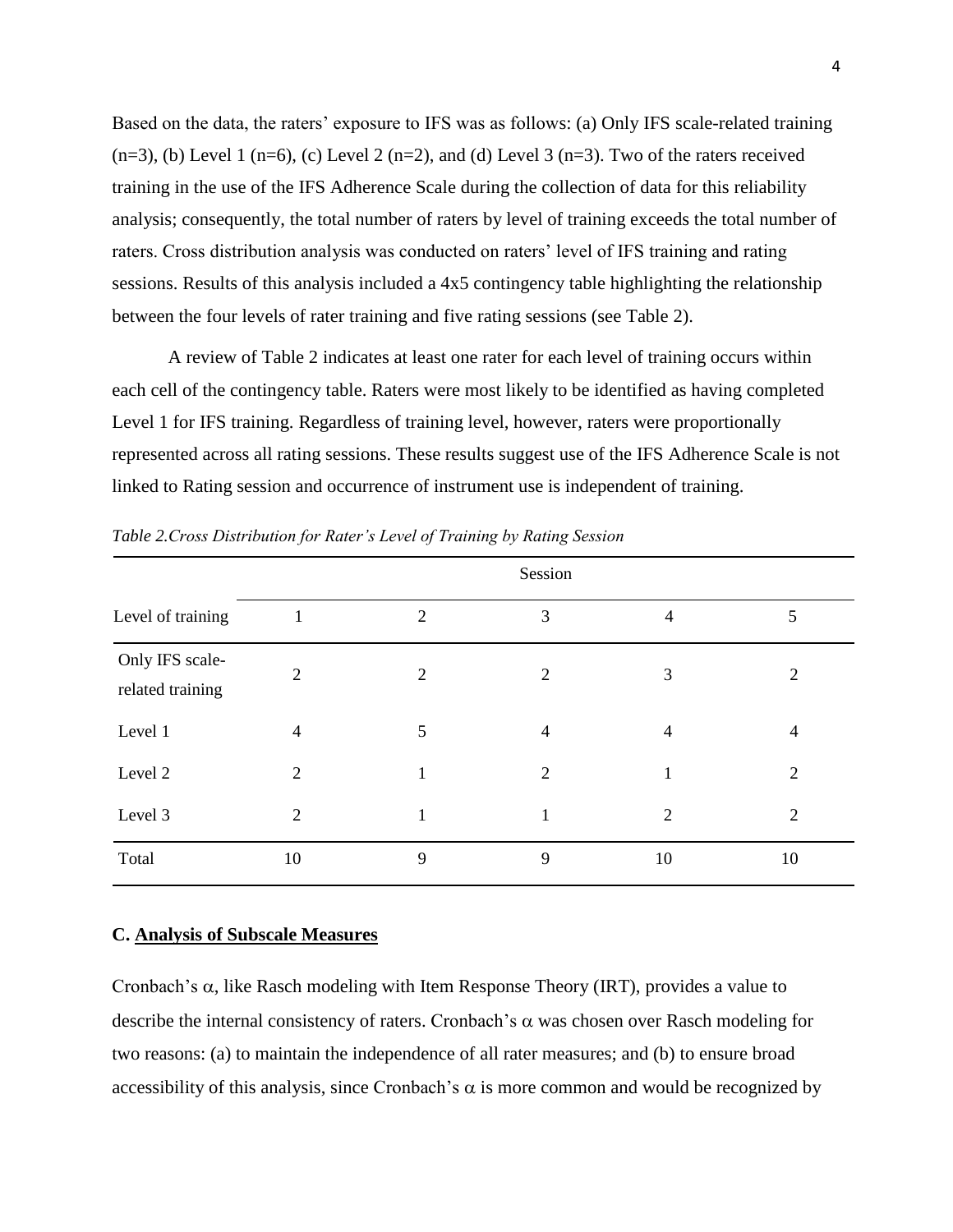current users of the IFS Adherence Scale. In future analyses, both Cronbach's  $\alpha$  and Rausch modeling will be used to describe the internal consistency of IFS raters.

Inter-rater analysis of rater responses included generating Cronbach's  $\alpha$  values for: (a) rater responses for all items as well as subscales; (b) rater responses by IFS training level for all items as well as subscales; and (c) rater responses by session (i.e., Session 1 through 4 vs. Session 5) for all items. Each of these analyses is designed to provide pertinent information about the consistency of raters in using the IFS Adherence Scale in this study.

The dichotomous response equation (See Eqn. 1) within the Cronbach family was used to generate the values in all reliability analyses.<sup>2</sup>

$$
\alpha = \frac{K}{K-1} \left( 1 - \frac{\sum_{i=1}^{K} P_i Q_i}{\sigma_x^2} \right)
$$
 Eqn. 1

In Eqn. 1, *K* corresponds to the number of items on the IFS Adherence Scale, *P<sup>i</sup>* corresponds to the proportion of respondents scoring 1 on item *i*,  $Q_i$  is equal to  $1 - P_i$ , and  $\sigma_x$  corresponds to the variance of the total test or subscale score. If the variance of a particular subscale score is equal to 0, we denote the Cronbach's  $\alpha$  as a hyphen (.-); this indicates no variance in raters' responses to items within the subscale and therefore no Cronbach  $\alpha$  score can be generated.

### **Rater Responses for All Items and Subscales**

The inter-rater analysis initially made use of all items and subscales within the IFS Scale. Consequently, Eqn. 1 was used to generate Cronbach's  $\alpha$  values for the IFS Scale and the five subscales within the IFS Scale (see Table 3): (a) Overall process, (b) Initial stage, (c) Identifying and witnessing, (d) Retrieval and unburdening, and (e) Therapist's disposition.

The  $\alpha$  values for Overall ( $\alpha$ =.92), Initial stage ( $\alpha$  =.91), and Identifying and witnessing  $(\alpha = .93)$  suggest *Excellent* inter-rater agreement. According to the *Handbook for Psychological Testing*, an  $\alpha$  value in the range of 0.6 to 0.7 indicates acceptable reliability; 0.85 or higher good reliability. The  $\alpha$  value for Retrieval and unburdening ( $\alpha$  = 80) and Therapist's disposition ( $\alpha$  =.93) suggests *Good* inter-rater consistency. The  $\alpha$  value for Overall process ( $\alpha$  =.65) suggests only *Acceptable* consistency.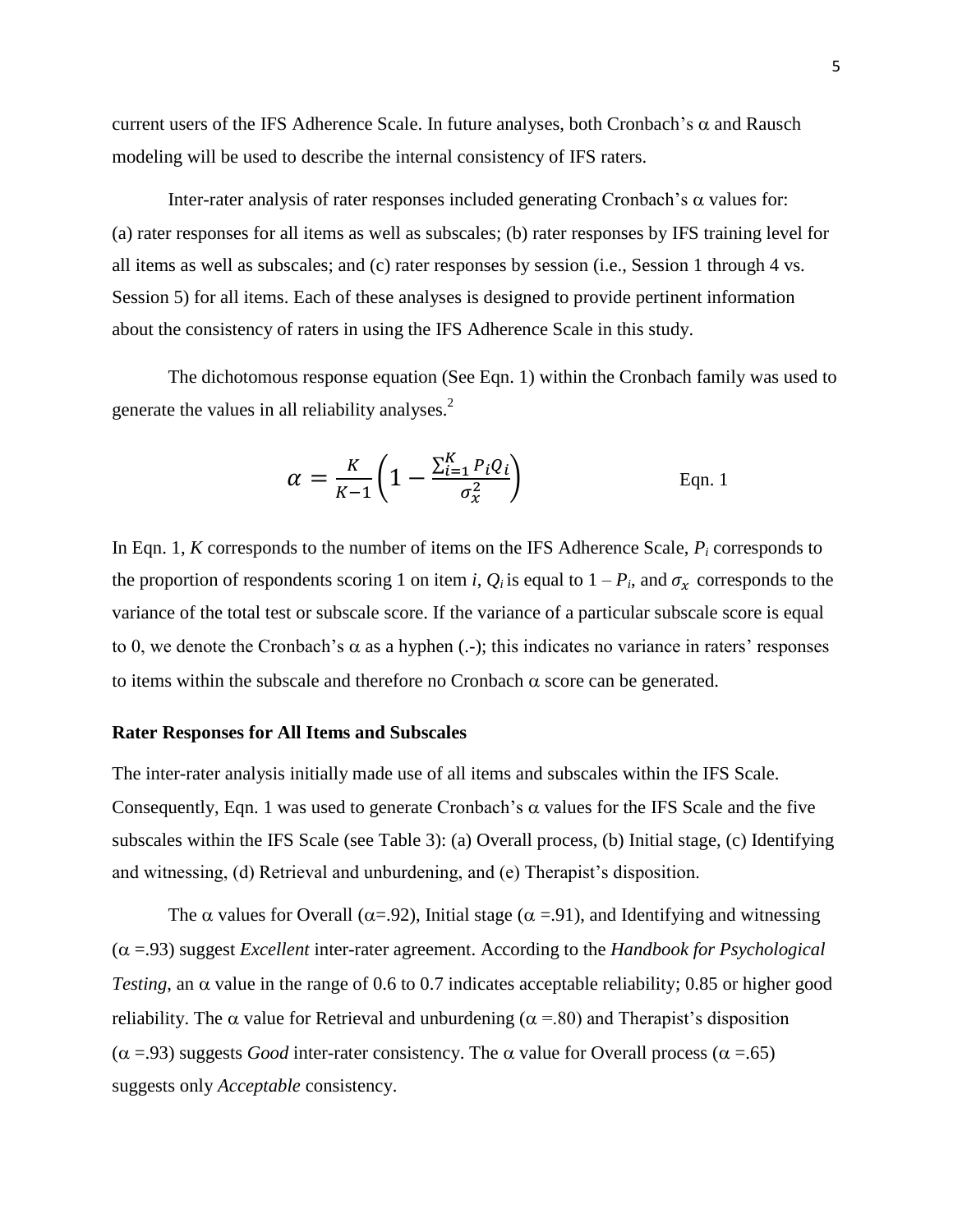| Subscale                   | Scale item    | Cronbach's $\alpha$ |
|----------------------------|---------------|---------------------|
| Overall process            | 2, 3          | .65                 |
| Initial stage              | 4, 5, 6, 7, 8 | .91                 |
| Identifying and witnessing | 9, 10, 11     | .93                 |
| Retrieval and unburdening  | 12, 13        | .80                 |
| Therapist's disposition    | 14, 15        | .72                 |
| Overall                    |               | .92                 |

*Table 3.Inter-rater Reliability Measures for IFS Adherence Subscales* 

### **Rater Response by Level of IFS Training**

Cronbach's  $\alpha$  values were generated for the IFS Scale and the five subscales by rater's level of training (see Table 4). As with the above analysis, Eqn. 1 was used to generate Cronbach's  $\alpha$  values for raters' responses.

Results from the analysis suggest inter-rater reliability across the various subscales are acceptable ( $\alpha > 0.7$ ). This is more firmly the case for raters having received extensive training in IFS. As opposed to those raters whose IFS training consisted of training in preparation for the rating study. There is also a question about the reliability of ratings regarding the *Overall process* subscale. The *Overall process* subscale refers to the process of "direct access," which may be a difficult concept for raters not formally trained in IFS.

|                 |                                     | Rater level of training |         |         |  |  |  |  |
|-----------------|-------------------------------------|-------------------------|---------|---------|--|--|--|--|
| Subscale        | Only IFS scale-<br>related training | Level 1                 | Level 2 | Level 3 |  |  |  |  |
| Overall process | $\cdot$ -                           | .50                     | 1.0     | .90     |  |  |  |  |
| Initial stage   | .78                                 | .94                     | .98     | .88     |  |  |  |  |
| Identifying and |                                     |                         |         |         |  |  |  |  |
| witnessing      | .84                                 | .97                     | 1.0     | .80     |  |  |  |  |

*Table 4. Inter-rater Reliability Measures of IFS Adherence Subscales by Rater Level of Training*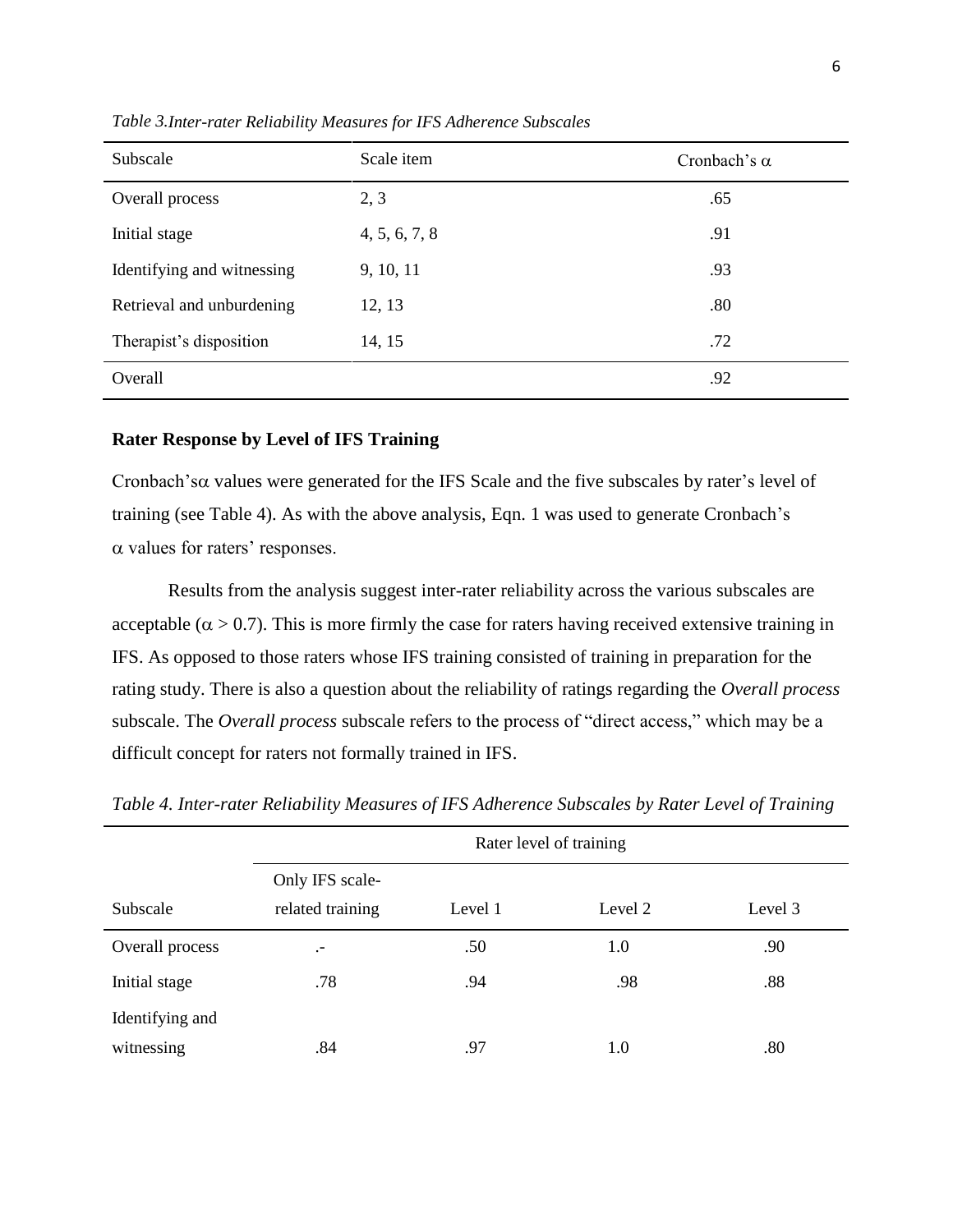|               | Rater level of training |           |           |           |  |  |
|---------------|-------------------------|-----------|-----------|-----------|--|--|
|               | Only IFS scale-         |           |           |           |  |  |
| Subscale      | related training        | Level 1   | Level 2   | Level 3   |  |  |
| Retrieval and | .63                     | .82       | .87       | .87       |  |  |
| unburdening   |                         |           |           |           |  |  |
| Therapist's   |                         |           |           |           |  |  |
| disposition   | $\cdot$ -               | $\cdot$ - | $\cdot$ - | $\cdot$ - |  |  |
| Overall       | .75                     | .96       | .97       | .90       |  |  |

*Note:*".-*"* indicates the scale has zero variance items. This also indicates all raters responded the same to each item on the subscale resulting in  $\sigma_x^2 = 0$  for Eqn. 1.

The  $\alpha$  value for Total by level of training suggest raters with the least training in using the IFS (i.e., Only IFS scale-related training,  $\alpha = .75$ ) had the least consistency in rating when compared to those raters with greater training (i.e., Level 1,  $\alpha = .96$ ; Level 2,  $\alpha = .97$ ; Level 3,  $\alpha = .90$ ). Similar results were found across all subscales. Specifically,  $\alpha$  values on subscales were consistently lower for raters categorized as "Only IFS scale-related training" when compared to raters categorized as Level 1, Level 2, and/or Level 3 (See Table 3).

### **Rater Response by Session**

The model used in Therapy Session 5 did not match the IFS model. Consequently, Cronbach's  $\alpha$ values for Session 5 were compared against raters' responses in Sessions 1 through 4. Once again, Eqn. 1 was used to generate Cronbach's  $\alpha$  values for raters' responses. The therapy model used in Session 5 did not match the IFS model in Sessions 1 through 4. Consequently, Cronbach's  $\alpha$  values were compared for Session 5 with values for Sessions 1 through 4. The overall Cronbach's  $\alpha$  value by session suggests raters in Session 5 ( $\alpha$ =.57) exhibited less consistency when compared to raters in Session 1 through 4 ( $\alpha$ =.85).

#### **Rater Response by Key IFS Constructs**

In addition, raters in Sessions 1 through 4 used the IFS Adherence Scale to rate interactions between therapists and clients, whereas multiple raters in Session 5 noted that the IFS Scale was not relevant in their ratings of the interaction between therapists and clients. To determine the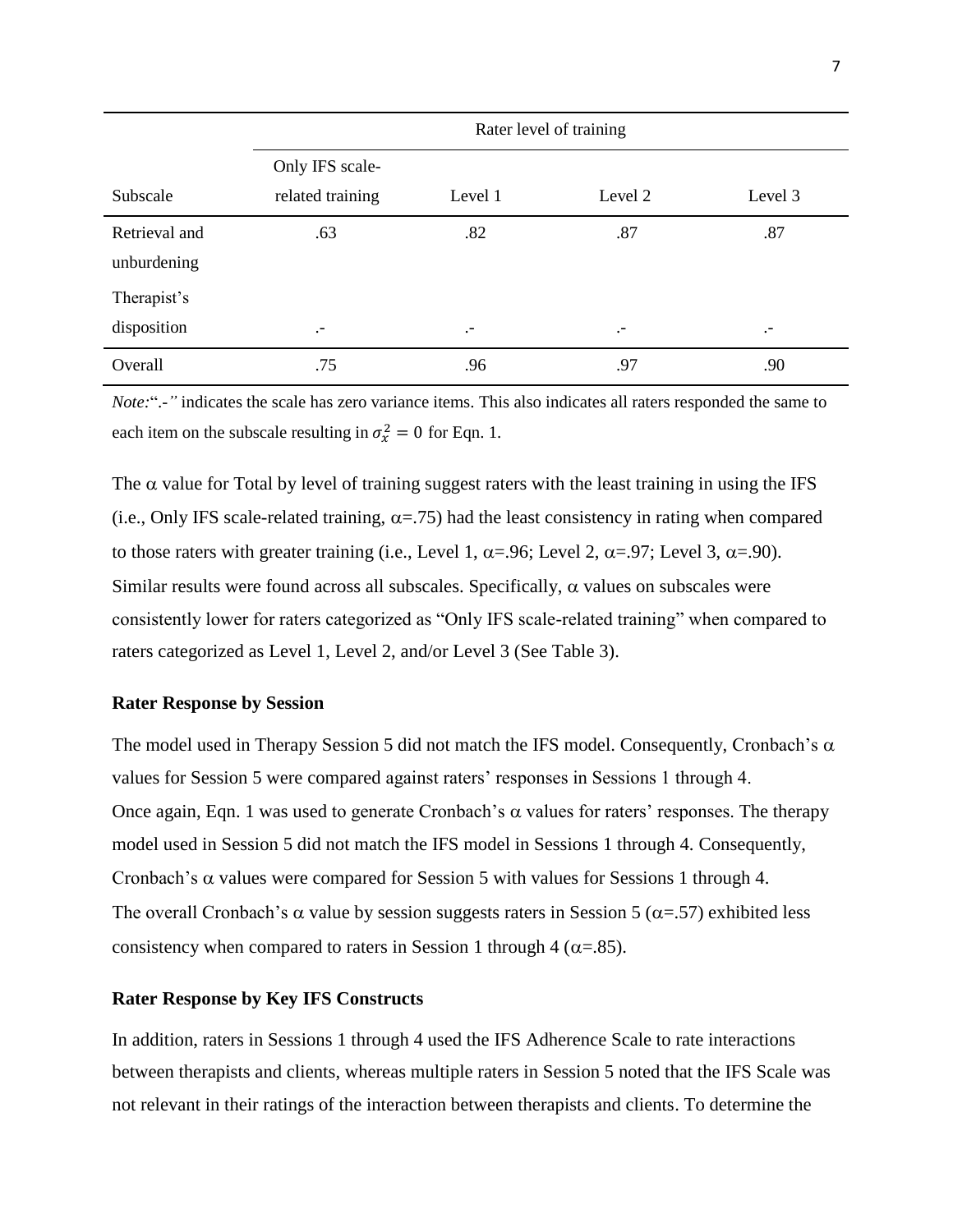influence of the IFS Scale on raters' observations a cross-distribution analysis was conducted on responses to questions 2, 7, 9, 10, 11, 13, and 16 by session 1 and 5.

Results of the cross-distribution analysis suggest that responses by raters to questions 2, 7, 9, 10, 11, 13, and 16 are orthogonal across Sessions 1 and 5. This result is critical as these seven questions capture key constructs within IFS for which raters were unable to identify within Therapy Session 5.

*Table 5. Cross Distribution of Question Responses by Session for Key Items of the Scale 2, 7, 9, 10, 11, 13, and 16 (see Appendix) by Raters in Sessions 1 (IFS Session led by a competent IFS trainer) and Session 5 (non-IFS session led by an individual not exposed to IFS)* 

|                |                                                     |                |                  | Session          |
|----------------|-----------------------------------------------------|----------------|------------------|------------------|
| Item           | Item statement                                      | Response       | $\mathbf{1}$     | 5                |
| $\overline{2}$ | The therapist helped facilitate the client to       | Yes            | 10               | $\boldsymbol{0}$ |
|                | access Self.                                        | No             | $\boldsymbol{0}$ | 8                |
| $\tau$         | The therapist assisted the client in reporting      | Yes            | 10               | $\boldsymbol{0}$ |
|                | how the client felt toward a part.                  | No             | $\boldsymbol{0}$ | 9                |
| 9              | The therapist helped the client identify a          | Yes            | 10               | $\boldsymbol{0}$ |
|                | Protector part.                                     | N <sub>o</sub> | $\boldsymbol{0}$ | 8                |
| 10             | The therapist assisted the client identify an       | Yes            | 10               | $\overline{0}$   |
|                | Exiled part.                                        | N <sub>o</sub> | $\boldsymbol{0}$ | 9                |
| 11             | The therapist facilitated the Self of the client to | Yes            | 10               | $\boldsymbol{0}$ |
|                | witness the client's part(s).                       | N <sub>o</sub> | $\boldsymbol{0}$ | 9                |
| 13             | Did the therapist use any of the prompts?           | Yes            | 10               | $\mathbf{0}$     |
|                |                                                     | N <sub>o</sub> | $\boldsymbol{0}$ | 10               |
| 16             | Did the client make reference to any                | Yes            | 10               | $\mathbf{1}$     |
|                | constructs?                                         | N <sub>o</sub> | $\boldsymbol{0}$ | 8                |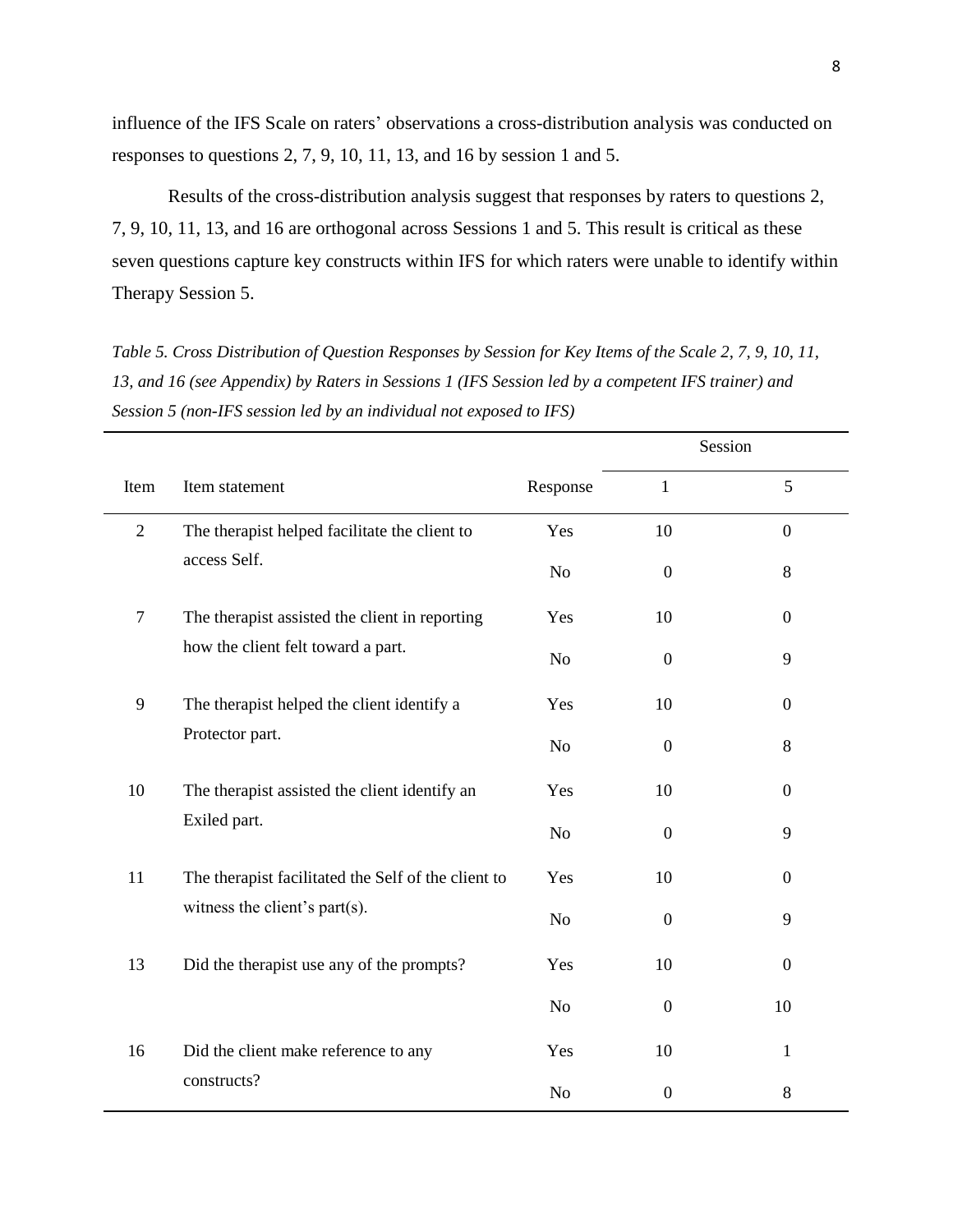#### **Rater Response Regarding Therapist's Disposition: Overall & Session 1 vs Session 5**

*Frequency Analysis.* Frequency analysis is a primary analysis method used to determine the distribution of phenomena within a context. Raters using the IFS Adherence Scale were asked if they observed any one of 13 characteristics of Self leadership, as referred to by the model, exhibited by the session therapists. These characteristics were organized in "C" or "P" categories. The 8 "C" characteristics include: (a) compassion, (b) calmness, (c) curiosity, (d) clarity, (e) confidence, (f) creativity, (g) courage, and (h) connectedness. The 5 "P's"included: (a) patience, (b) perspective, (c) persistence, (d) perseverance, and (e) playfulness.

A frequency analysis was conducted on raters' categorization of these characteristics. The context for this analysis is the total number of "C", "P", and "C" and "P" characteristics observations by raters using the IFS Adherence Scale in Session1 through 4 (See Table 6).

|                |            | Frequency |                | Frequency   |           |  |
|----------------|------------|-----------|----------------|-------------|-----------|--|
| Characteristic | Yes $(\%)$ | No $(\%)$ | Characteristic | Yes $(\% )$ | No $(\%)$ |  |
| Compassion     | 31(81.6)   | 7(18.4)   | Patience       | 34 (89.5)   | 4(10.5)   |  |
| Calmness       | 34(89.5)   | 4(10.5)   | Perspective    | 34 (89.5)   | 4(10.5)   |  |
| Curiosity      | 34(89.5)   | 4(10.5)   | Persistence    | 23(60.5)    | 15(39.5)  |  |
| Clarity        | 25(65.8)   | 13(34.2)  | Perseverance   | 22(57.9)    | 16(42.1)  |  |
| Confidence     | 26(68.4)   | 12(31.6)  | Playfulness    | 15(39.5)    | 23(60.5)  |  |
| Creativity     | 17(44.7)   | 21(55.3)  |                |             |           |  |
| Courage        | 6(15.8)    | 32(84.2)  |                |             |           |  |
| Connectedness  | 24(63.2)   | 14 (36.8) |                |             |           |  |

*Table 6. Frequency Distribution of C and P Characteristics for Sessions 1 through 4* 

Results of this analysis indicate raters observed Calmness (89.5%), Curiosity (89.5%), and Compassion (81.6%) the most and Courage (15.8%) the least within "C" characteristics. In addition, raters in Session 1 through 4 observed Patience (89.5%) and Perspective (89.5%) the most and Playfulness (39.5%) the least within "P" characteristics.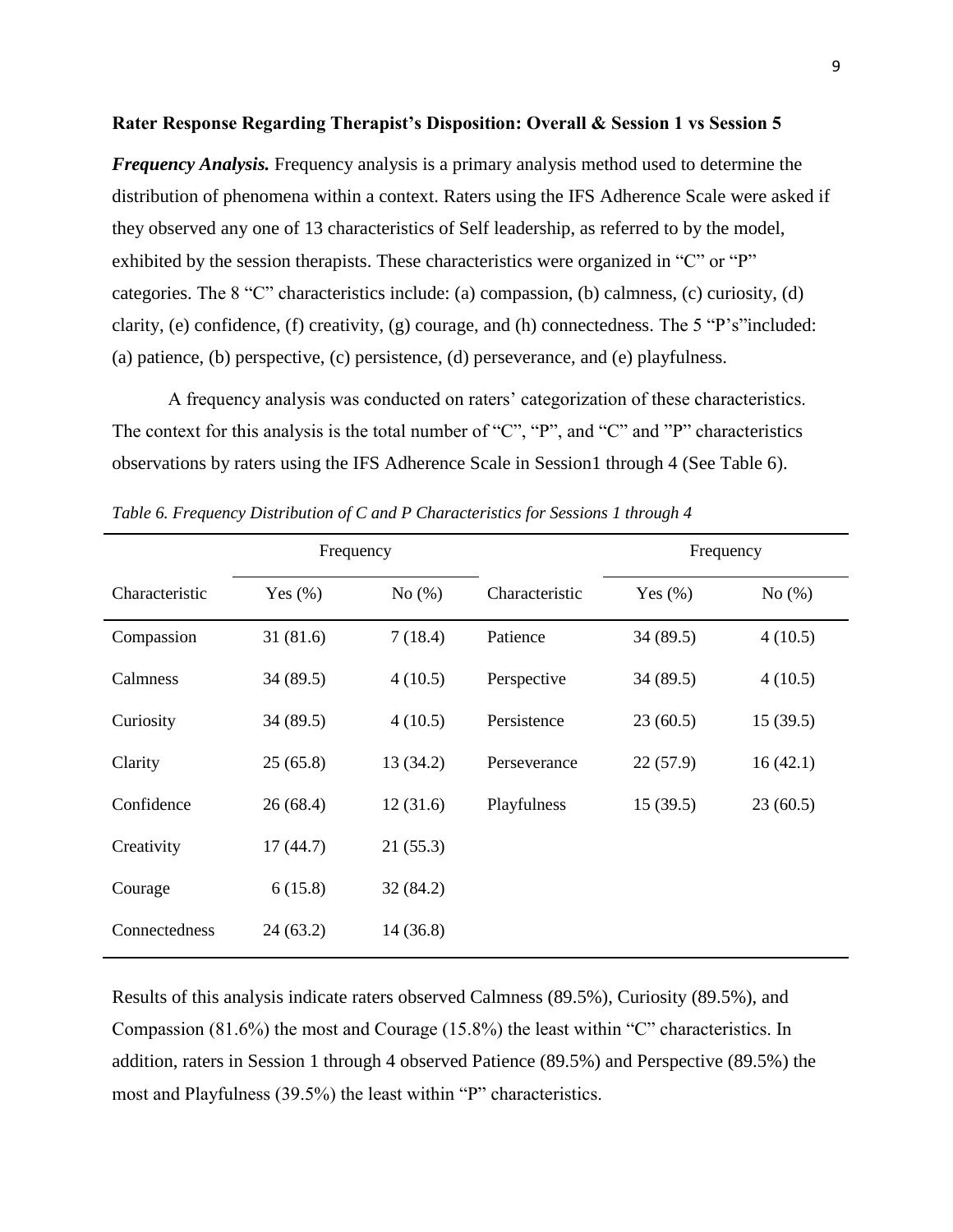Raters' data for Session 1 were further compared to their counterparts for Session 5 (as illustrated in Table 7 and additional tables separating C's from P's presented in Appendix B). Raters in Session 1 were compared to raters in Session 5 due to similarity of training level for raters (see Table 2) and because a different model was used for each of the two sessions (i.e., IFS model in Session 1 and non-IFS model in Session 5).

|                  | Session number   |             |                     |                  |             |                     |  |
|------------------|------------------|-------------|---------------------|------------------|-------------|---------------------|--|
|                  |                  | $\mathbf 1$ |                     | 5                |             |                     |  |
| Count            | Frequency        | Percent (%) | Cum.<br>Percent (%) | Frequency        | Percent (%) | Cum.<br>Percent (%) |  |
| $\boldsymbol{0}$ | $\boldsymbol{0}$ | 0.0         | $0.0\,$             | $\mathbf 1$      | 10.0        | $10.0\,$            |  |
| $\,1$            | $\boldsymbol{0}$ | $0.0\,$     | $0.0\,$             | $\mathbf{1}$     | $10.0\,$    | 20.0                |  |
| $\overline{2}$   | $\boldsymbol{0}$ | $0.0\,$     | $0.0\,$             | $\overline{4}$   | 40.0        | 60.0                |  |
| 3                | $\boldsymbol{0}$ | $0.0\,$     | $0.0\,$             | $\mathbf{1}$     | $10.0\,$    | 70.0                |  |
| $\overline{4}$   | $\boldsymbol{0}$ | 0.0         | $0.0\,$             | $\boldsymbol{0}$ | $0.0\,$     | 70.0                |  |
| 5                | $\boldsymbol{0}$ | 0.0         | $0.0\,$             | $\boldsymbol{0}$ | $0.0\,$     | 70.0                |  |
| 6                | $\mathbf{1}$     | 10.0        | $10.0\,$            | $\overline{2}$   | 20.0        | 90.0                |  |
| $\overline{7}$   | $\overline{2}$   | 20.0        | 30.0                | $\boldsymbol{0}$ | $0.0\,$     | 90.0                |  |
| $\,8\,$          | $\mathbf{1}$     | $10.0\,$    | 40.0                | $\boldsymbol{0}$ | $0.0\,$     | 90.0                |  |
| 9                | $\boldsymbol{0}$ | 0.0         | 40.0                | $\boldsymbol{0}$ | 0.0         | 90.0                |  |
| $10\,$           | $\overline{2}$   | 20.0        | 60.0                | $\mathbf 1$      | 10.0        | 100.0               |  |
| 11               | 3                | 30.0        | 90.0                | $\boldsymbol{0}$ | $0.0\,$     |                     |  |
| 12               | $\mathbf 1$      | 10.0        | 100.0               | $\boldsymbol{0}$ | $0.0\,$     |                     |  |
| Total            | 10               | 100.0       |                     | 10               | 100.0       |                     |  |

*Table 7. Frequency Distribution for C or P Characteristic Observations for Raters in Sessions 1 and 5*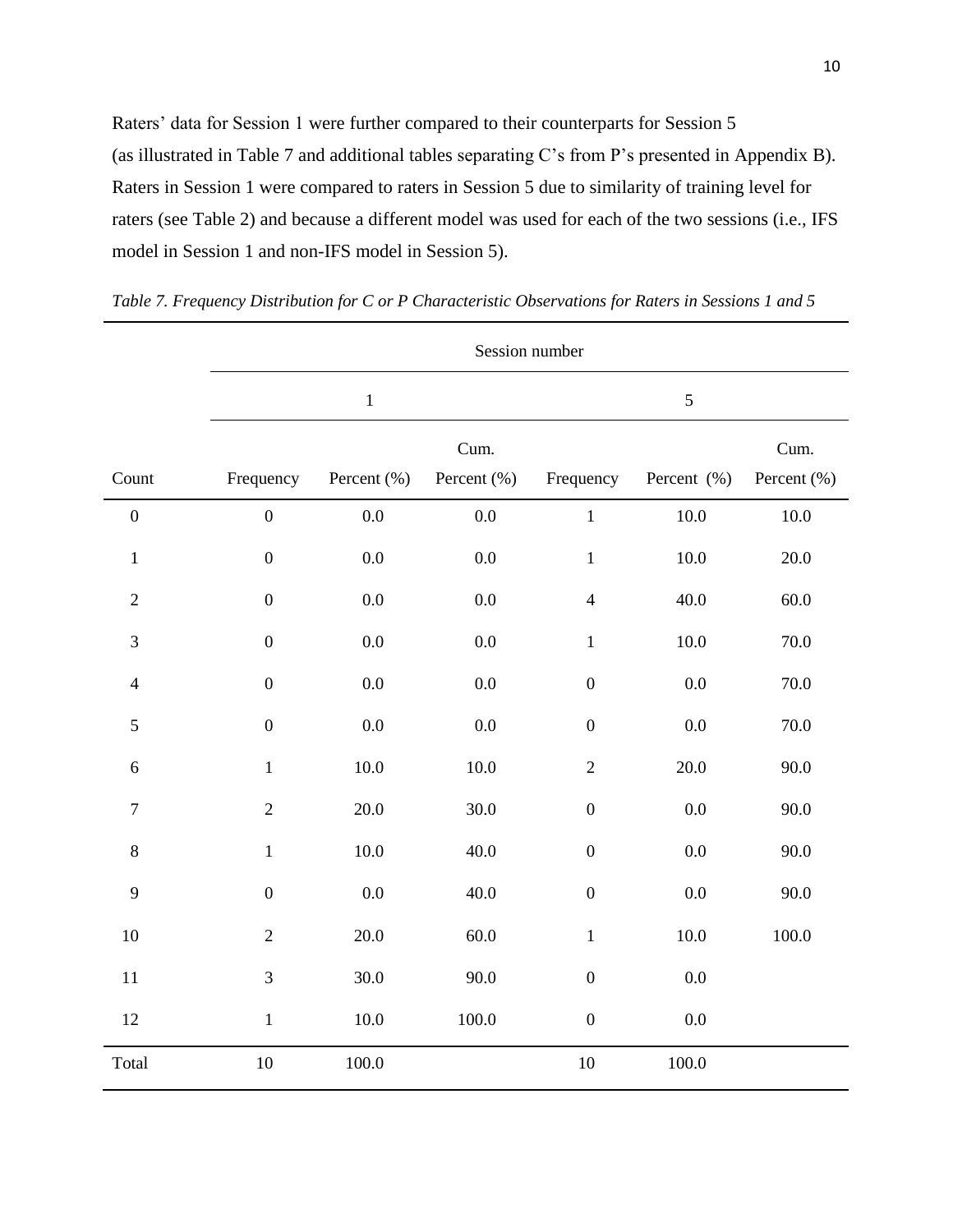Table 7 clearly contrasts the disposition of therapists of Session 1 and Session 5. Raters consistently noted the presence of "Self leadership" attributes exhibited by the therapist in Session 1 (IFS) and the therapist in Session 5 (non-IFS). One of the constructs of IFS does focus on the ability of the therapist to sustain a state of "Self leadership" throughout the session. Experience as a therapist may have a bearing here; nevertheless, what is being observed here, while still subjective, is possibly the effect of IFS on the therapist's disposition. This requires additional data and further analysis.

In terms of cumulative observations within "C" and "P" characteristics, raters of Session 1 observed these characteristics more consistently and at higher rates than they did when they rated Session 5. For aggregate "C" and "P" observations, Session 1 scales showed anywhere from 6 to 12 "C" or "P" characteristics, with 60% of the subscale ratings identifying as many as 10 or more such attributes; as compared to Session 5 ratings, which showed more sporadically anywhere from 1 to 10, with 40% identifying only 2 characteristics.

## **Raters' Open Response**

*Content Analysis.* Content analysis is a technique used in the analysis of written text. Raters were asked to give a written response to item 17 on the IFS Scale, "If none of these constructs were observed, what is your interpretation or explanation?" Raters were expected to provide their own thoughts as to why IFS constructs were not observed during the session. Table 8 provides a sample of rater responses to item 17 from raters across all sessions. There were only 8 out of possible 50 responses, 5 of which came from raters of Session 5.

Content analysis is influenced by the fact that raters were more likely to respond to item 17 when observing a non-IFS session (i.e., Session 5). It appears that the primary focus of raters' responses centered on incongruence between models (i.e., IFS, CBT, and DBT) used in observed sessions. This incongruence was mentioned in four of eight raters' responses. Two secondary factors emerged from these responses: (a) congruence of language between therapist and client; and (b) identification of therapists as drivers during the session rated. Each of these two foci was mentioned by three of eight raters.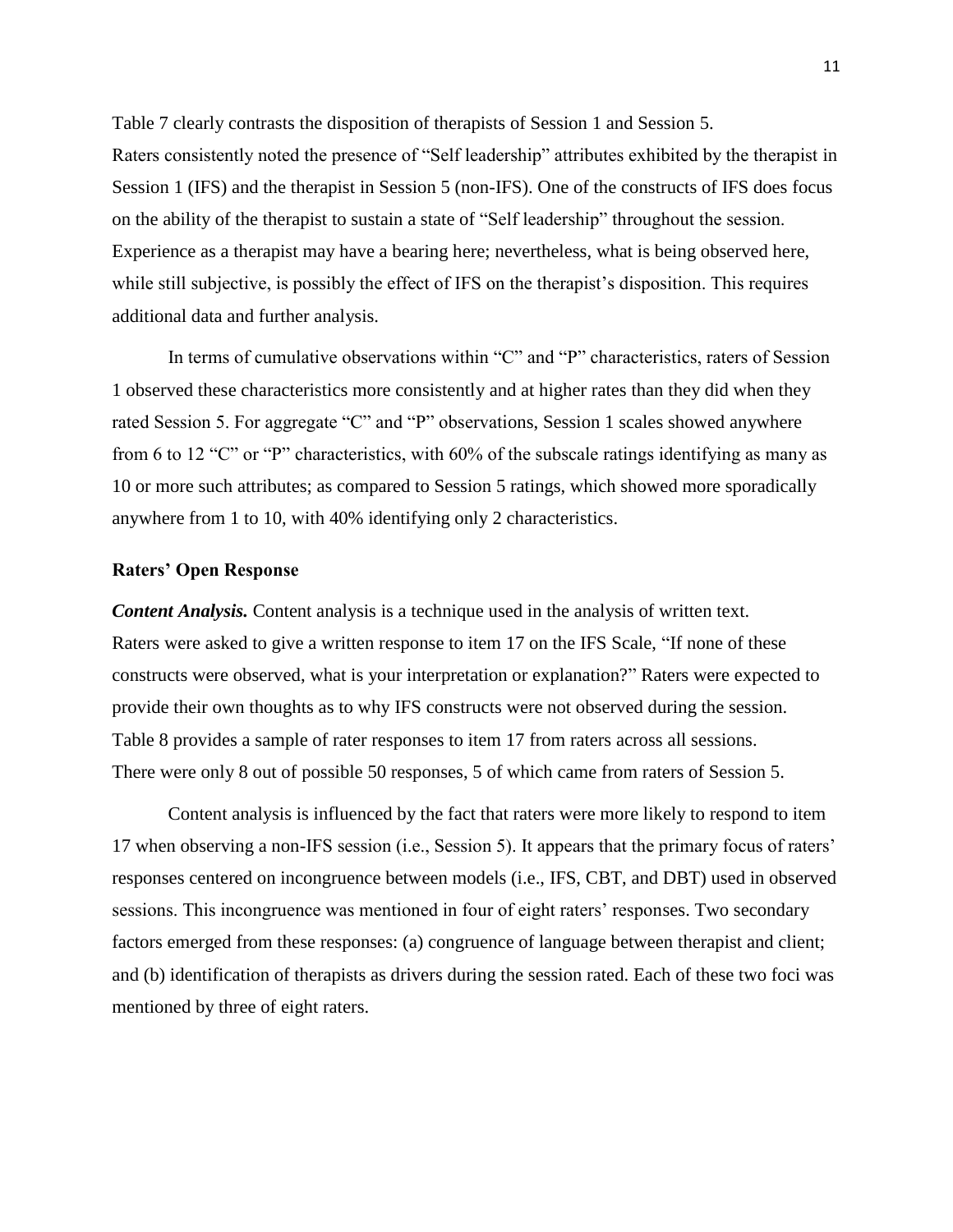Different words used that seemed to reference these constructs (i.e. "home" and specifically naming the part of focus) | **Session 3**

She referenced the word parts, more as an imitation of the therapy rather than using the construct |**Session 4**

The therapist was not using IFS language and thus the client was not delving deeply into the model |**Session 5**

This was not an IFS session | **Session 5**

Referred to the parts, but no real understanding. This therapist was not using IFS but was using CBT and DBT. Therapist seemed to follow her own agenda | **Session 5**

The parts were more identified as thoughts the client had—not differentiating them as separate parts of her with different thoughts/feelings/beliefs | **Session 5**

The model that was used during the session was the CBT model and did not follow any IFS constructs or concepts | **Session 5**

### **D. Conclusions**

Results of the inter-rater analysis suggest a high level of internal consistency in use of the IFS Adherence Scale. They also suggest that for future raters, internal consistency may prove troublesome for those raters with the least training in using the IFS (i.e., Only IFS scale-related training). As perhaps anticipated by the very need for an adherence scale, it is concluded that there is unreliable internal consistency when the Scale is used in sessions not conforming to the IFS model.

Future research, incorporating additional raters and rating sessions should allow for more definitive conclusions regarding the internal consistency of the IFS Adherence Scale, including the use of Rasch modeling with IRT and Confirmatory Factor Analysis to quantify the consistency of constructs (i.e., subscales) within the Scale by raters, regardless of raters' training level. Results from content analysis suggest that raters observing sessions are likely to identify (a) psychotherapy models different from IFS used in sessions; (b) incongruence with standard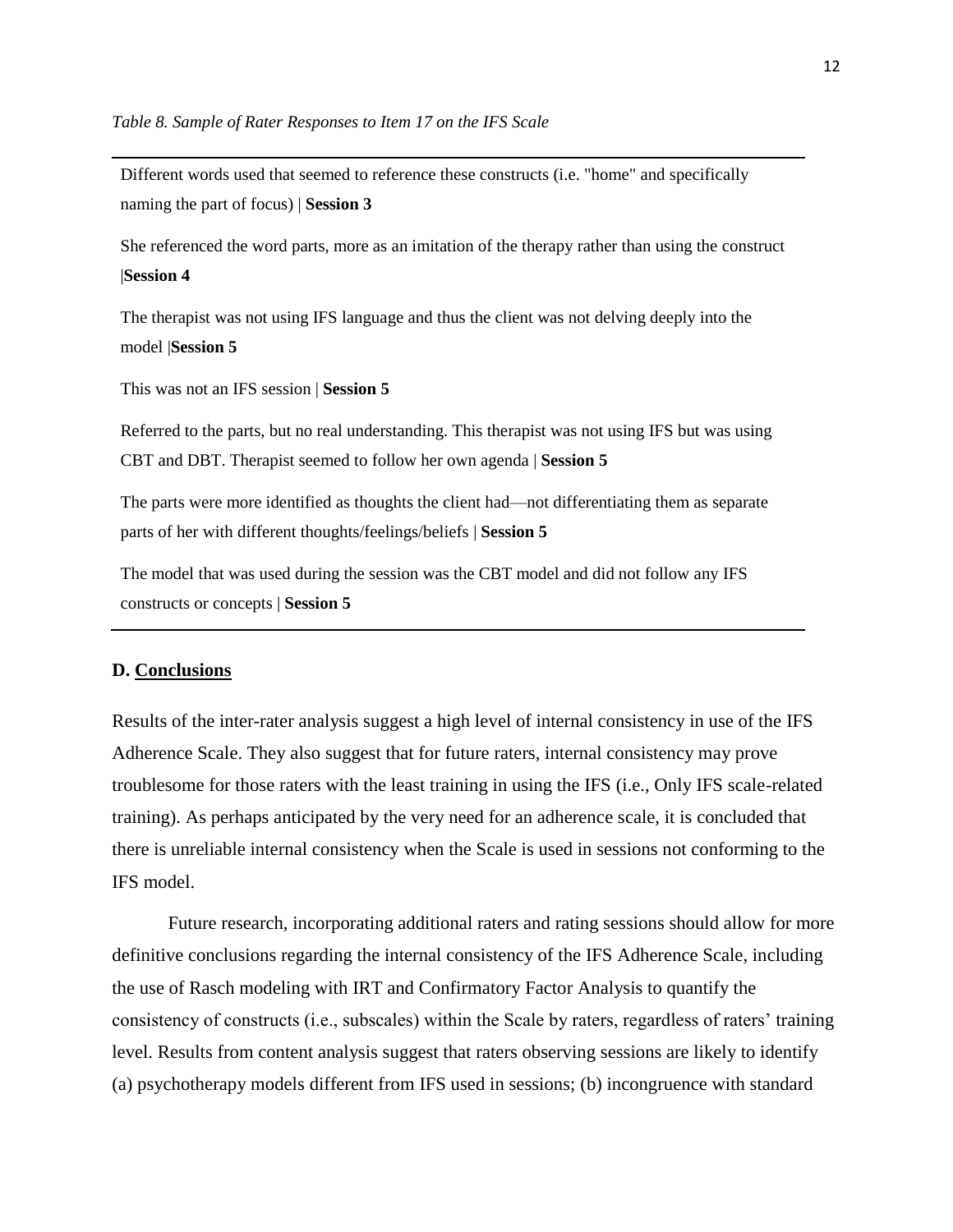IFS language used by therapists and clients; and (c) power relationships between therapists and clients within the rated sessions.

Regarding the therapists' disposition, the frequency analysis suggests that raters using the IFS Scale are likely to observe many "C" and "P" attributes of Self leadership exhibited by therapists in IFS sessions—9 cumulative characteristics. The most common among these characteristics are Calmness, Curiosity, Patience, and Perspective. A final note should be made regarding results of the frequency analysis. Findings from this analysis suggest raters in sessions using IFS (i.e., Session 1) are much more likely to identify "C", "P", and cumulative "C" and "P" characteristics than raters in sessions not using IFS (i.e., Session 5). Further analysis should be conducted to determine the relationship between likelihood of characteristic observation, IFS use in sessions, and raters level of IFS training.

In conclusion, our analyses support the contention that high inter-rater reliability exists for raters using the IFS Adherence Scale when observing therapists and clients. In addition, our analyses suggest IFS Scale training is an important component in achieving this reliability as well as implementation on specific IFS models. Finally, we contend that future research on the reliability of the IFS Scale should incorporate greater numbers of raters and sessions and include Rausch item analysis to fully quantify the role of rater training in the use of the IFS Scale.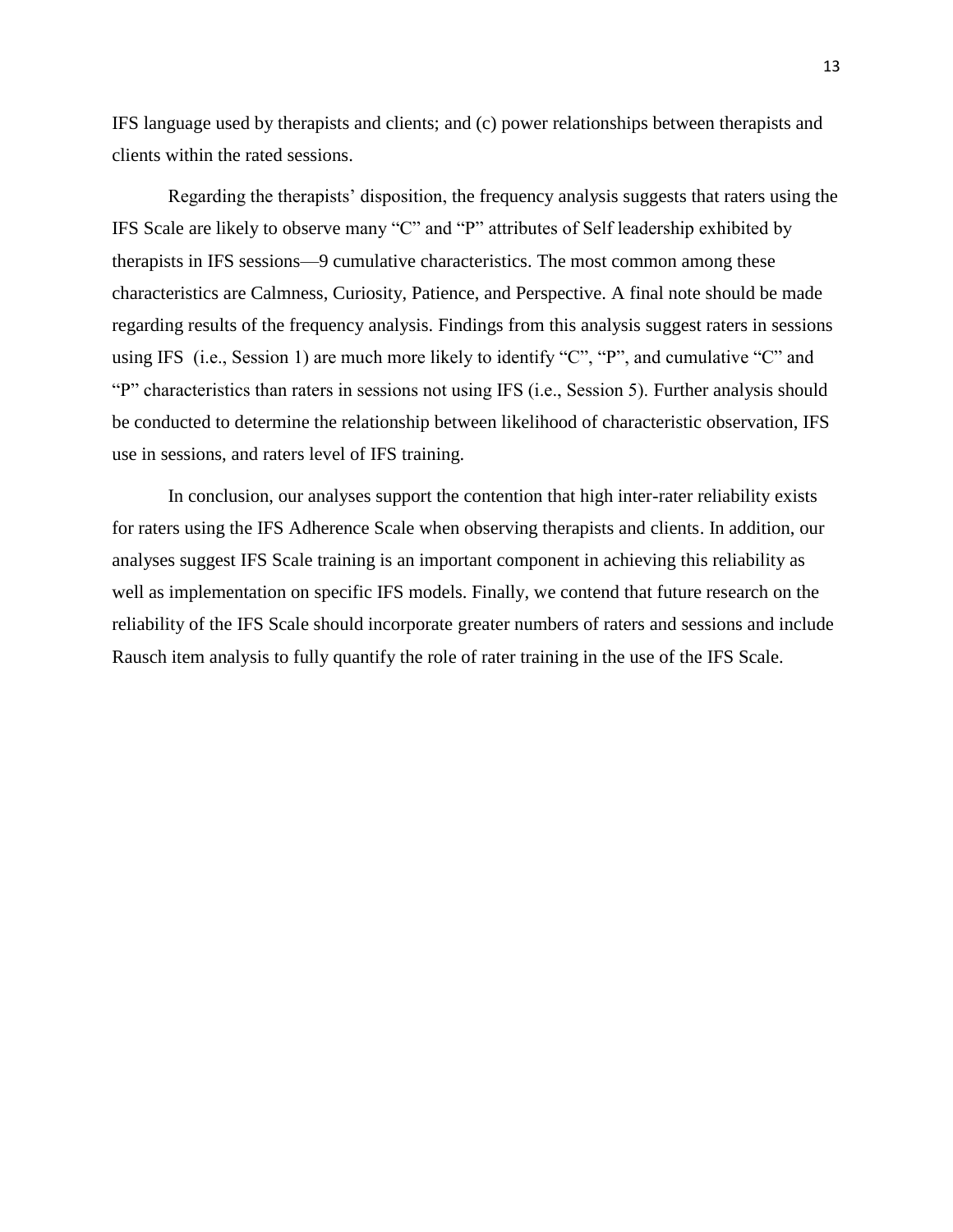#### **Notes**

(\*) Dane Bozeman is a statistical consultant and educational researcher with post-doctoral research and quantitative methods teaching experience at Texas A&M University.

The author is grateful to Toufic Hakim, who did not take part in the statistical analysis but provided a number of recommendations regarding specific analyses to be conducted and valuable input on this report's format and presentation.

## **References**

- 1. Schwartz, R. C. (1995). *Internal Family Systems Therapy*. Guilford Press, New York.
- 2. Raykov, T., Dimitrov, D., & Asparouhov, T. (2010). Evaluation of scale reliability with binary measures using latent variable modeling. *Structural Equation Modeling, 17*, 122- 132.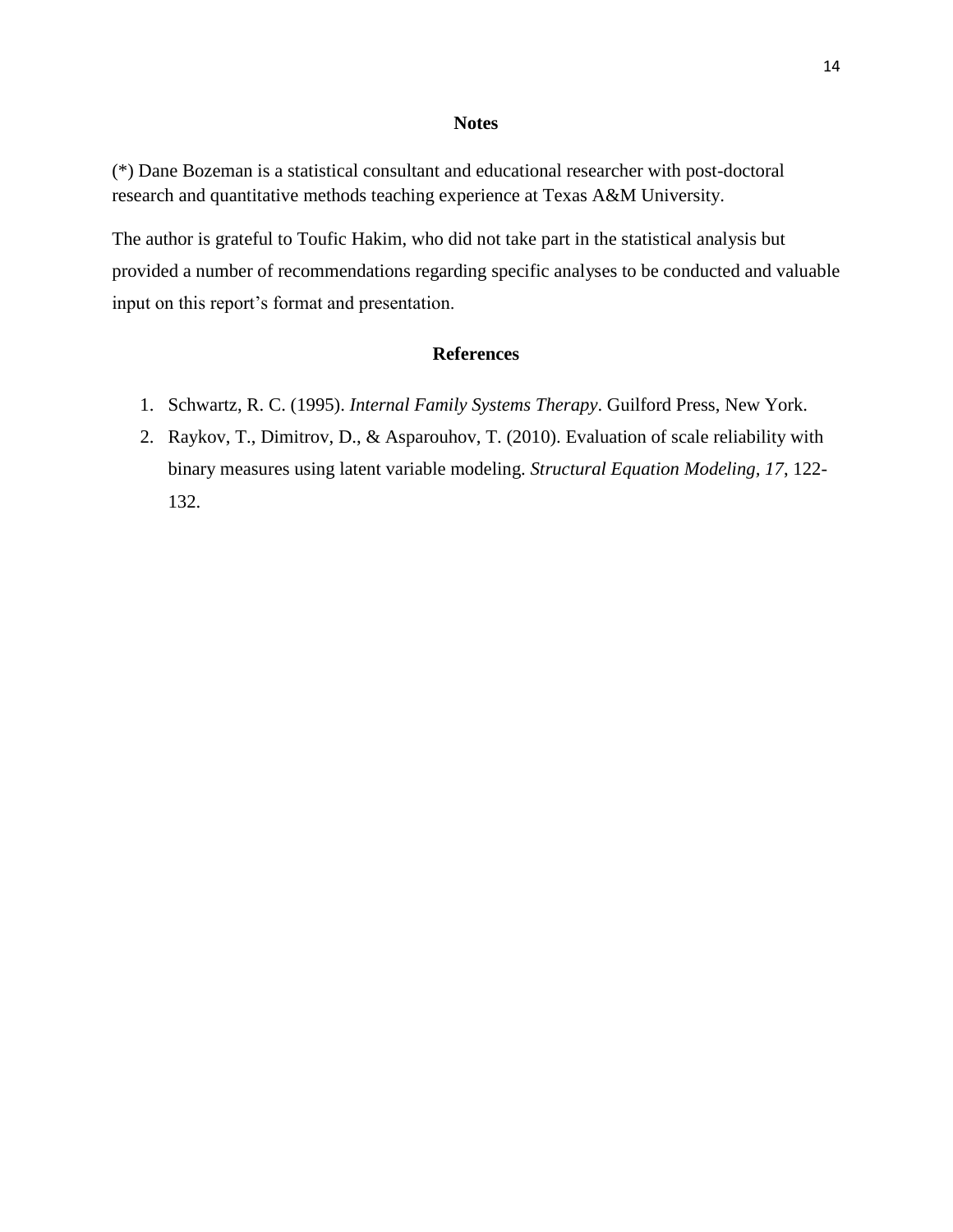# IFS Adherence Scale | Inter-rater Reliability Study

YYYY

Data in the IFS rating scale below was transposed by hand from paper copies completed by raters in response to reviewing various sessions recorded on DVD's (Summer 2014).

# DVD Review Date

|                                             | мм | חח |  |
|---------------------------------------------|----|----|--|
| When did you<br>complete the DVD<br>review? |    |    |  |
|                                             |    |    |  |

## Please provide the following rated-session's

## identifiers:

| Client               |  |
|----------------------|--|
| Number               |  |
| Session<br>Number    |  |
|                      |  |
| Therapist<br>Name or |  |
|                      |  |
| Number               |  |

## Identify the training level of the therapist in the session being rated (please choose one).

|  |  |  |  | No IFS Training |
|--|--|--|--|-----------------|
|--|--|--|--|-----------------|

Completed Level 1

Completed Level 2

Completed Level 3 or is Lead Trainer/Expert

## Please provide rater's name

## Rater's Level of IFS Training (please check one)

Only IFS-scale-related training

Completed Level 1

Completed Level 2

Completed Level 3 or is Lead Trainer/Expert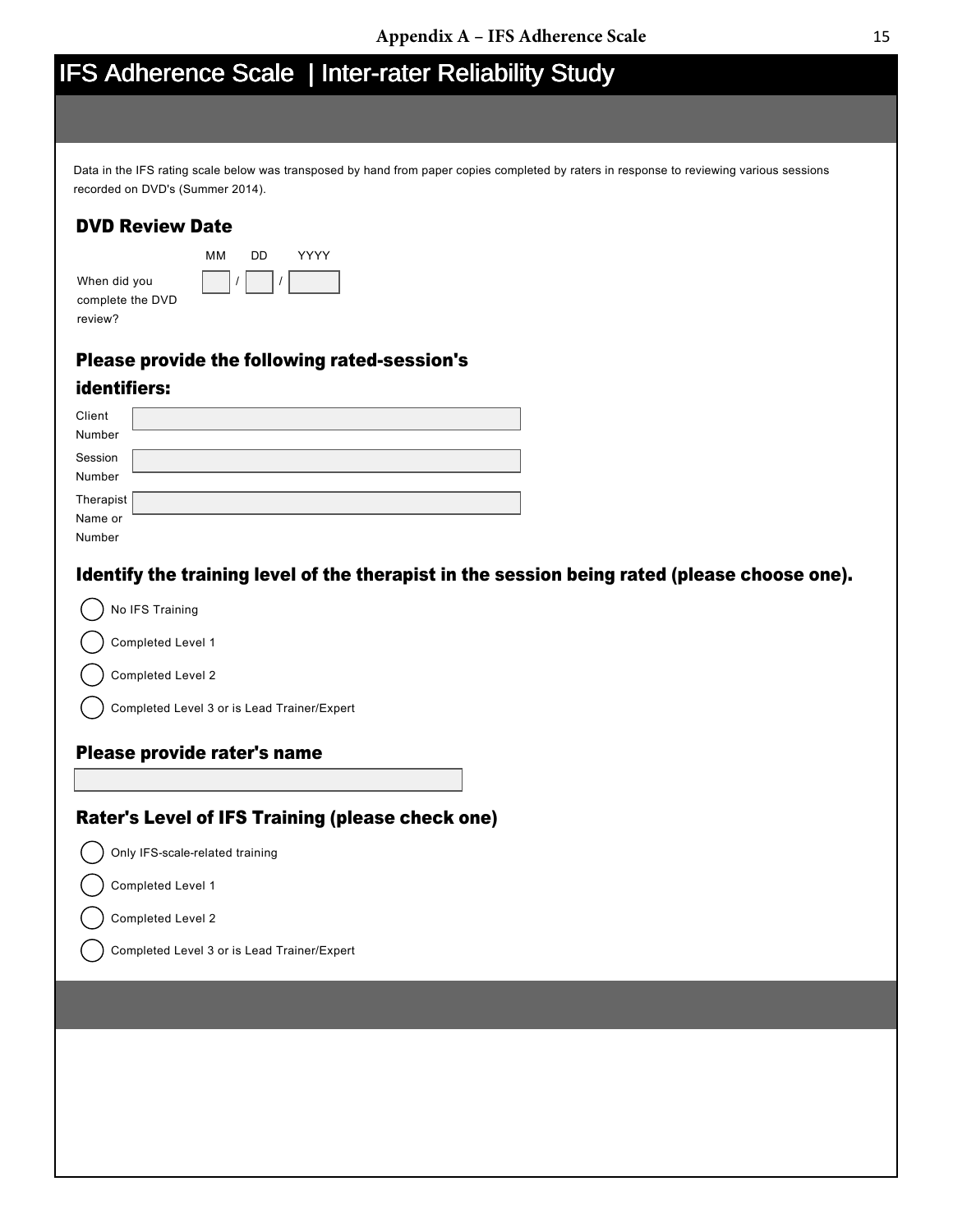# IFS Adherence Scale | Inter-rater Reliability Study

Based on the IFS construct definitions, after reviewing the recorded session and noting visual and auditory observations of both therapist and patient/client for consistency with such constructs, please rate the following statements. For each statement, please make the most appropriate choice; choose 0 if you consider the corresponding construct not to have been "observed in the session" (i.e., statement as presented is not valid in your assessment) and choose 1 if the construct has been "observed" (i.e., statement as presented is valid).

# OVERALL PROCESS (Direct Access)



1. The therapist used ONLY the process of Direct Access with the "part(s)" of the patient/client.

If you chose Yes for the above statement, please go directly to Statement 13.

# OVERALL PROCESS (Self & Insight)

|                                                                                                                 | No(0) | Yes (1) Not Sure |
|-----------------------------------------------------------------------------------------------------------------|-------|------------------|
| 2. The therapist helped guide the patient/client to access $( ) ( )$ $( )$<br>Self.                             |       |                  |
| 3. The therapist was able to facilitate the process of Insight $\binom{1}{1}$ $\binom{1}{1}$<br>for the client. |       |                  |

# INITIAL STAGES

|                                                                                                                                           | No(0) | Yes $(1)$ |
|-------------------------------------------------------------------------------------------------------------------------------------------|-------|-----------|
| 4. The therapist was able to help the patient/client identify<br>and contract with a part at some point i the during the<br>session.      |       |           |
| 5. The therapist identified when the patient/client was<br>blended with a part, evidenced by using implicit or explicit<br>direct access. |       |           |
| 6. The therapist assisted the patient/client in unblending<br>from a part by asking questions that facilitated<br>"unblending."           |       |           |
| 7. The therapist assisted the patient/client in reporting how<br>the patient/client felt toward a part.                                   |       |           |
| 8. The therapist established that the patient/client had<br>unblended from a part.                                                        |       |           |

## IDENTIFYING & WITNESSING STAGES

|                                                                                                   | No(0) | Yes (1) |
|---------------------------------------------------------------------------------------------------|-------|---------|
| 9. The therapist helped the patient/client identify a<br>Protector part.                          |       |         |
| 10. The therapist assisted the patient/client in identifying an<br>Exiled part.                   |       |         |
| 11. The therapist helped guide the Self of the patient/client<br>to witness the client's part(s). |       |         |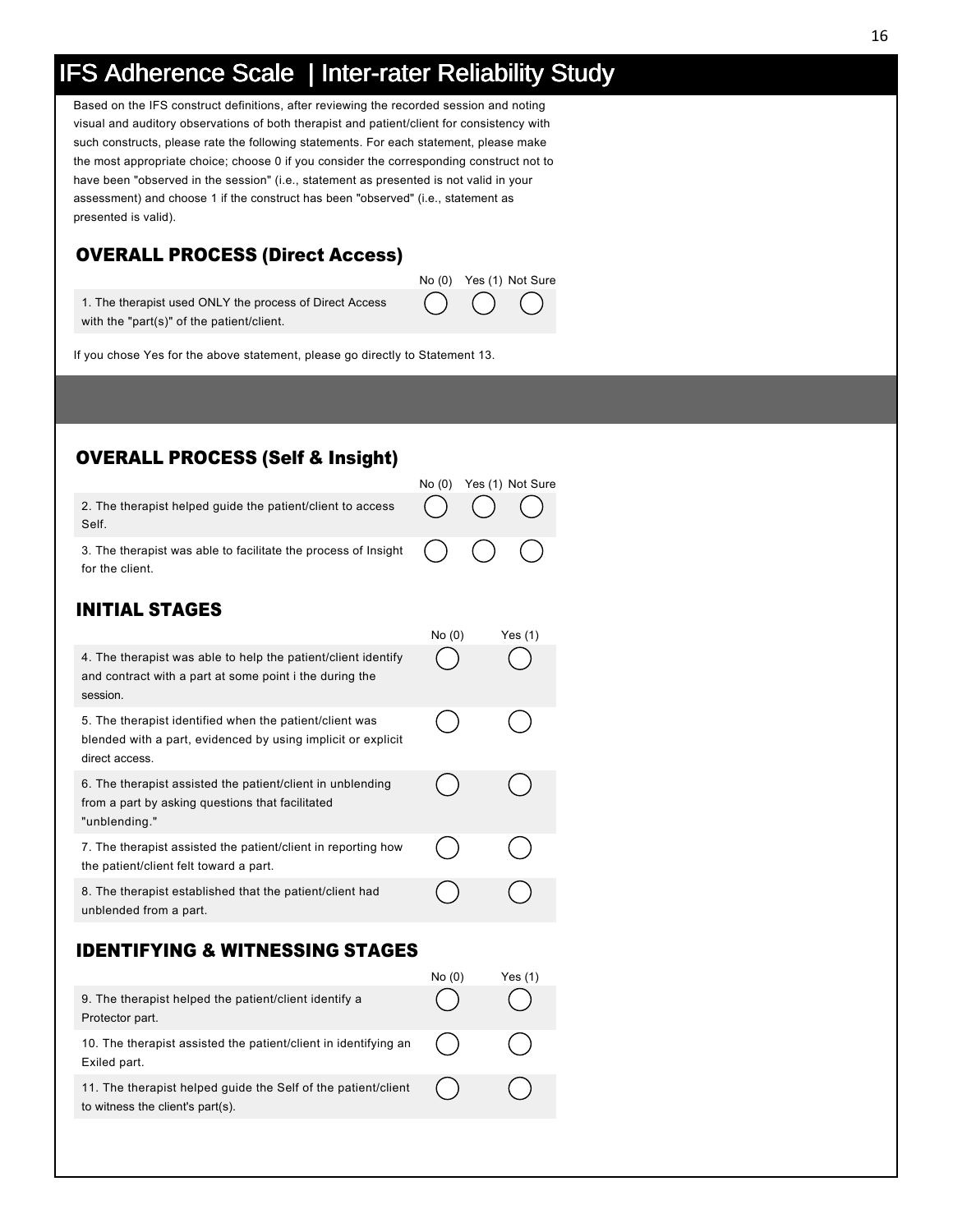# IFS Adherence Scale | Inter-rater Reliability Study

# RETRIEVAL & UNBURDENING PROCESSES

|                                                                                                                                                | No (0 | Yes (1) |
|------------------------------------------------------------------------------------------------------------------------------------------------|-------|---------|
| 12. The therapist helped guide the Self of the patient/client<br>to lead the part in a retrieval or unburdening process during<br>the session. |       |         |
| 13. The therapist used one or many prompts to achieve this<br>objective.                                                                       |       |         |
| <b>THERAPIST'S DISPOSITION</b>                                                                                                                 |       |         |

|                                                                                           | No(0) | Yes (1)    |
|-------------------------------------------------------------------------------------------|-------|------------|
| 14. Did the therapist display one or more of Self's "C"<br>characteristics (see below)?   |       | $\sqrt{2}$ |
| 15. Did the therapist displayed one or more of Self's "P"<br>characteristics (see below)? |       | (          |

# If Yes to either, please check all the "C" or "P" characteristics that were observed.



## 16. Did the client make reference to any of these constructs?

| No(0)   |
|---------|
| Yes (1) |

# 17. If none of these constructs were observed, what is your interpretation or explanation?

 $\triangle$ 

र |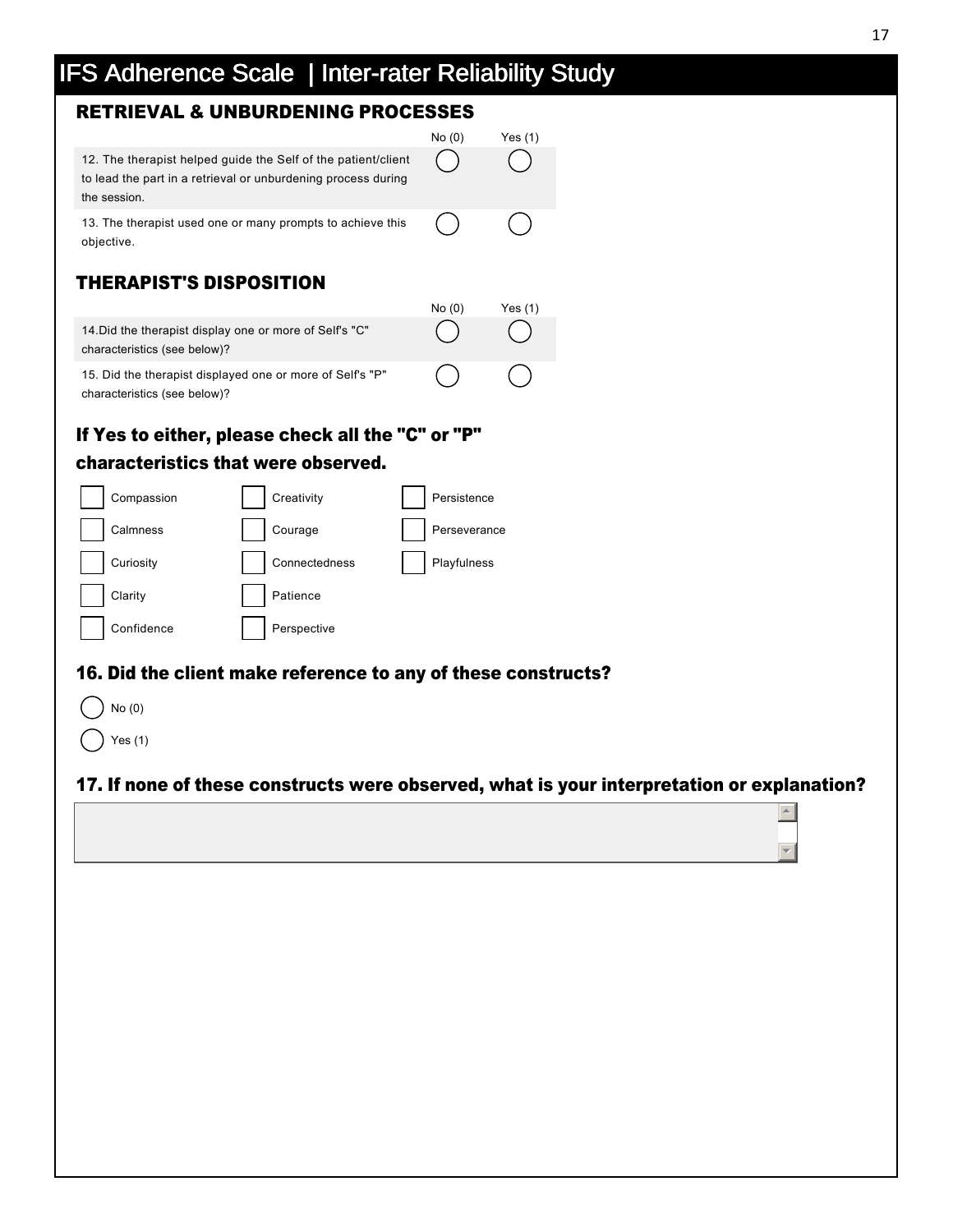# **Appendix B**

|                  | Session number   |             |                     |                  |             |                     |
|------------------|------------------|-------------|---------------------|------------------|-------------|---------------------|
|                  | $\mathbf 1$      |             |                     | 5                |             |                     |
| Count            | Frequency        | Percent (%) | Cum.<br>Percent (%) | Frequency        | Percent (%) | Cum.<br>Percent (%) |
| $\boldsymbol{0}$ | $\overline{0}$   | 0.0         | 0.0                 | $\overline{2}$   | $20.0\,$    | $20.0$              |
| $\mathbf{1}$     | $\boldsymbol{0}$ | $0.0\,$     | $0.0\,$             | $\overline{4}$   | $40.0$      | $60.0\,$            |
| $\sqrt{2}$       | $\boldsymbol{0}$ | $0.0\,$     | 0.0                 | $\mathbf 1$      | $10.0\,$    | 70.0                |
| 3                | $\boldsymbol{0}$ | $0.0\,$     | $0.0\,$             | $\mathbf{1}$     | $10.0\,$    | $80.0\,$            |
| $\overline{4}$   | $\overline{2}$   | $20.0\,$    | $20.0\,$            | $\mathbf{1}$     | $10.0\,$    | $90.0$              |
| 5                | $\,1$            | $10.0\,$    | 30.0                | $\boldsymbol{0}$ | $0.0\,$     | 90.0                |
| 6                | 3                | $30.0$      | $60.0\,$            | $\boldsymbol{0}$ | $0.0\,$     | $90.0$              |
| $\boldsymbol{7}$ | 3                | $30.0\,$    | 90.0                | $\mathbf 1$      | $10.0\,$    | $100.0\,$           |
| $8\,$            | $\,1\,$          | $10.0\,$    | $100.0\,$           | $\boldsymbol{0}$ | $0.0\,$     |                     |
| Total            | 10               | $100.0\,$   |                     | 10               | 100.0       |                     |

*Frequency Distribution for C Characteristic Observations by Raters in Sessions 1 and 5*